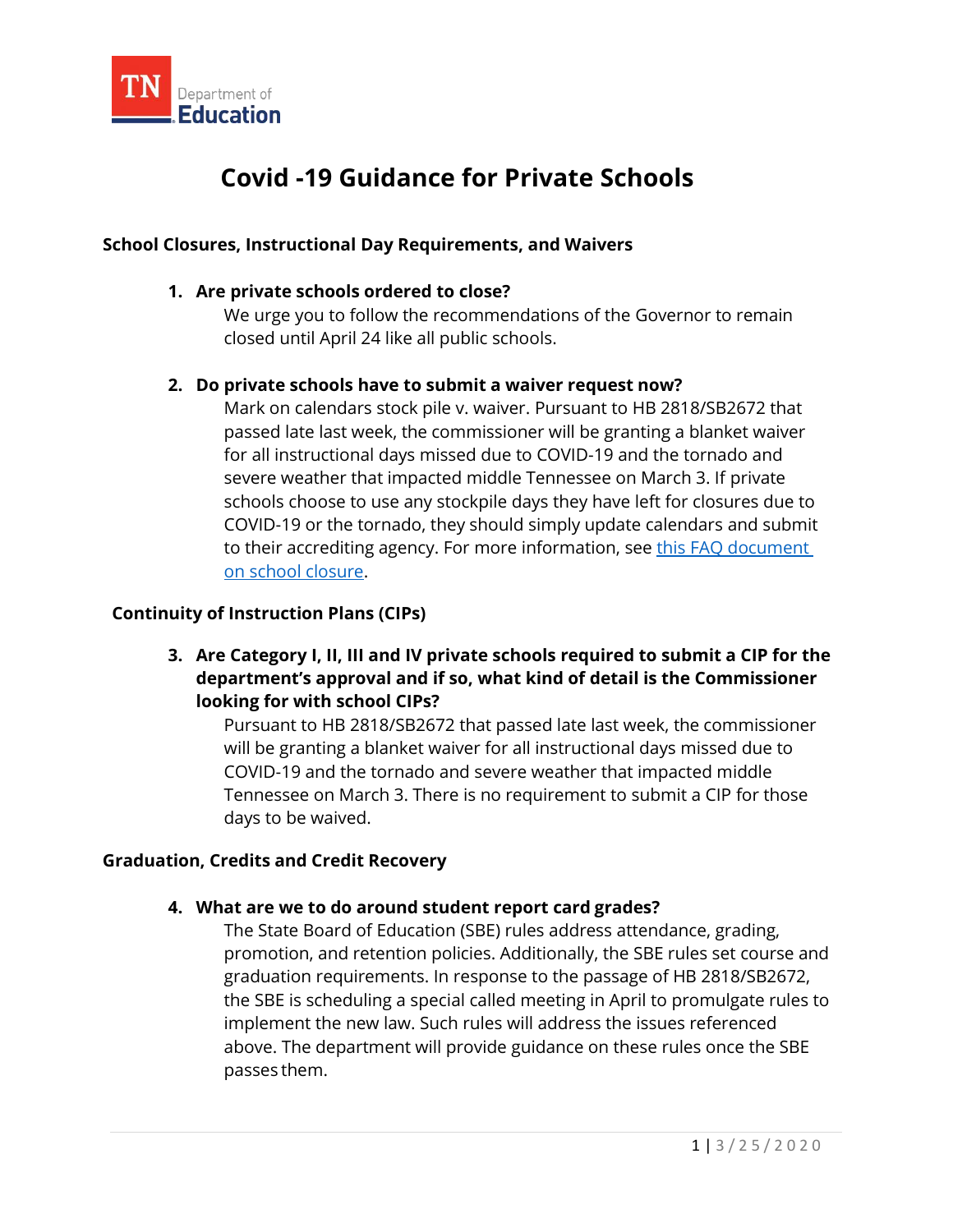

## **credit classes vs. numeric grades? 5. Has consideration been given to Pass/Fail grades for high school**

 The SBE rules address attendance, grading, promotion, and retention In response to the passage of HB 2818/SB2672, the SBE is scheduling a will provide guidance on these rules once the SBE passes them. policies. Additionally, the SBE rules set course and graduation requirements. special called meeting in April to promulgate rules to implement the new law. Such rules will address the issues referenced above. The department

#### **Graduation Requirements**

#### **6. What happens if districts/private schools lose the 4th quarter?**

 address local school district attendance, grading, promotion, and retention provide guidance on these new rules once the SBE passes them. For more The SBE determines graduation requirements. At this point, districts should work to allow students to graduate without summative assessments, including the required college entrance exam (ACT/SAT). The SBE rules policies. Additionally, the SBE rules set course and graduation requirements. In response to the passage of HB 2818/SB2672, the SBE is scheduling a special called meeting in April to promulgate rules to implement the new law. Such rules will address the issues referenced above. The department will information, refer to the forthcoming FAQ document regarding graduation requirements.

- See response above. **7. How will seniors graduate if there is no 4th quarter?**
- **8. If districts/private schools let a senior graduate and they do not take certain courses, will THEC allow them to come into their university without doing remediation, etc.?**

See response above.

 **semester? If the former, does that mean that underclass cohorts for the next few years will have altered graduation requirements as well?**  See response above. **9. Does the department anticipate altering the high school graduation requirements (presumably with the SBE) or allow district/private schools to give students credit for classes based on the reduced instruction this**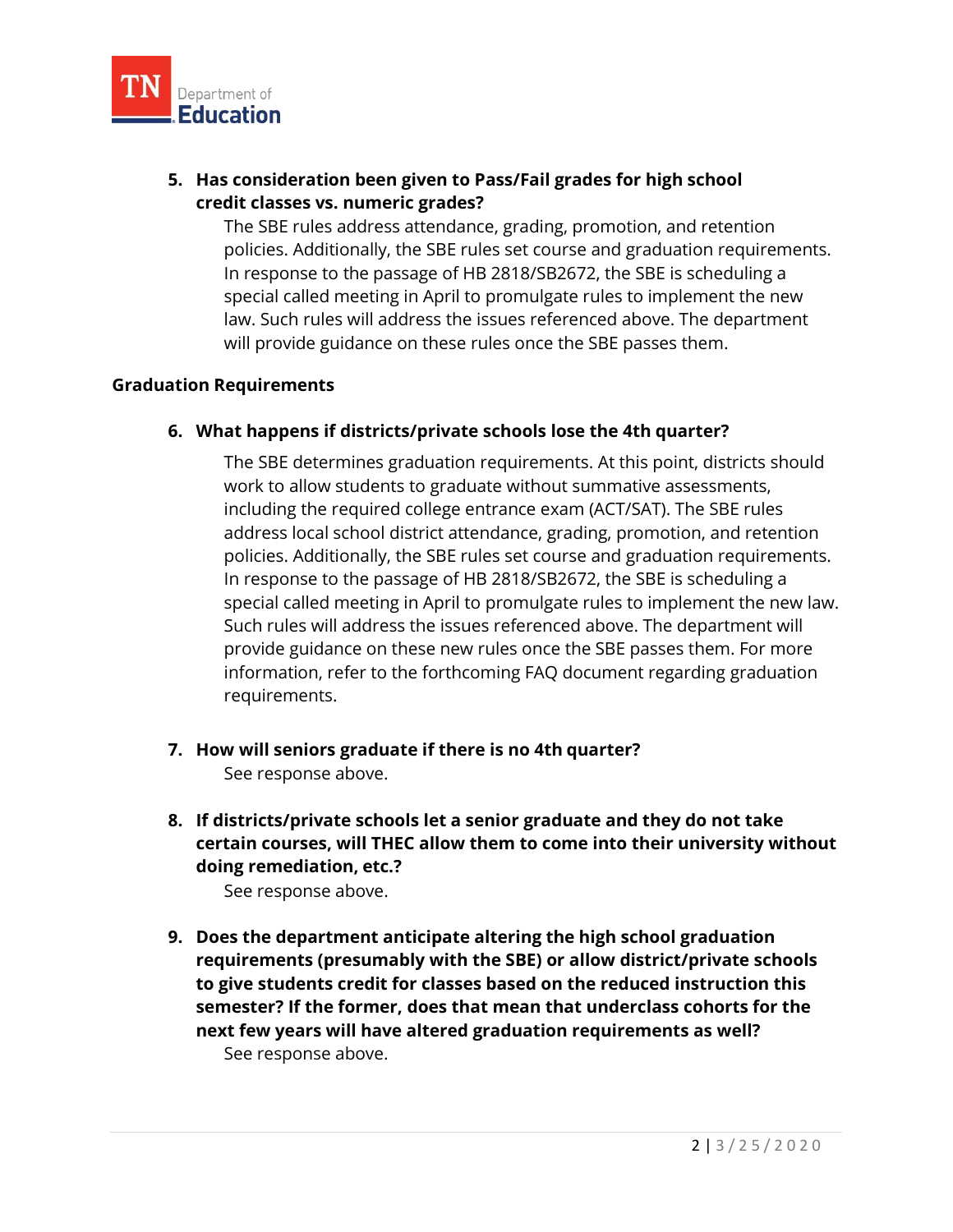

#### **Testing and Assessment**

## **10. Are private schools still required to provide a norm referenced assessment this year?**

No. Like public schools, private schools will be exempt from annual testing this school year.

#### **Technology: Internet and device access**

## **11. Please provide guidance around the lack of internet access for students/families.**

- a. Wireless Options
	- utilizationand i. Verizon Wireless: Verizon Wireless is currently under state contract, and devices are \$0 cost. Service is \$35/month for high
	- \$24/month for low utilization.
	- ii. T-Mobile: There is currently a \$0 cost for devices and a \$35/month per user for unlimited bandwidth.
	- does not provide super high- speed internet, but does provide basic access. Information related to this is provided below. iii. Comcast: Comcast currently has a program for low-income families to obtain internet service. This service is normally \$10/month (Internet Essentials program). However, under COVID guidelines, Comcast is waiving the cost for two (2) months. This
- b. Device Options
	- i. The department is currently working with Dell, Microsoft, and SHI as a reseller to provide low-cost options across manufacturers.
	- ii. Comcast also has devices under their Internet Essentials program. More information can be found at: [https://corporate.comcast.com/press/releases/internet-essentials](https://corporate.comcast.com/press/releases/internet-essentials-%20low-income-broadbandcoronavirus-pandemic)[low-income-broadbandcoronavirus-pandemic.](https://corporate.comcast.com/press/releases/internet-essentials-%20low-income-broadbandcoronavirus-pandemic)
	- iii. The average cost for devices will be between \$100- \$149 per device.
	- guarantee on equipment quality on return. iv. Options for lease are limited due to financing conditions and no
- c. Refer to the **FAQ on IT Resources** for more information.
- **services are not available to many students. Districts need guidance ASAP.**  See above response. **12. Continuing to meet instructional goals during a long-term closure will be very difficult for rural districts. Technology equipment and reliable internet**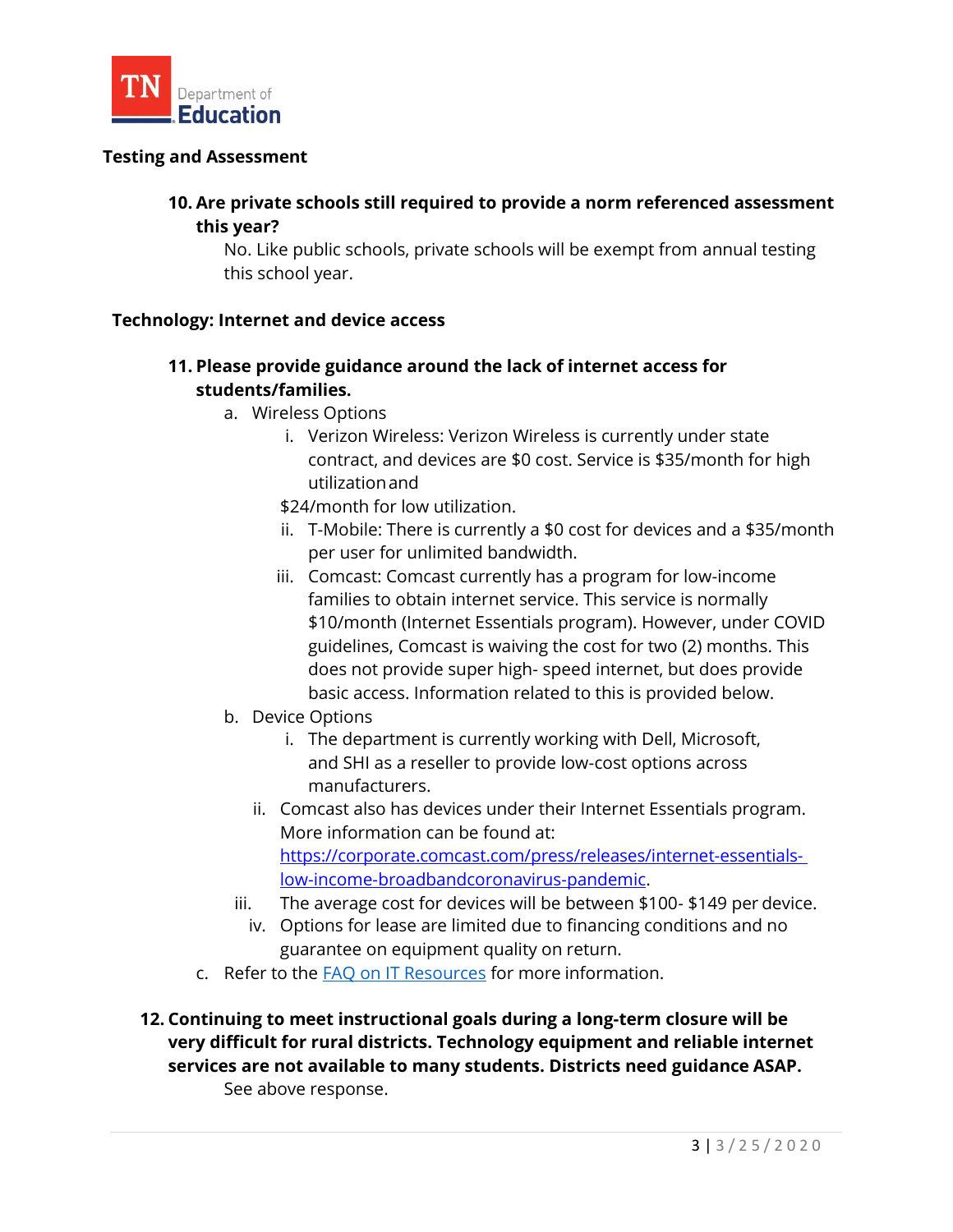

## **be required? 13. My technology director implied districts would have to pay for additional filtering for devices if they are sent home (about \$7 per student) Would that**

 would still be necessary. Two options include: To continue to provide students with proper internet controls and follow Children's Internet Protection Act (CIPA) requirements, filtering controls

- o Utilize free products deployed through mobile device management for endpoint content filtering (e.g.: Cisco Umbrella is currently being offered for free).
- already in place. o Use existing VPN access into the school system to leverage controls
- $\circ$  The department will continue to explore additional supports in this area.
- **a credit card to be charged at the end of the 2 months, which some families 14. Will the department speak to efforts regarding collaborating with cell phone providers to open up hot spots for internet access? The free 2 months require may not be able to provide.**

The department has been in contact with all major internet providers to determine potential options for districts, schools, and families and will continue to update the **FAQ on IT Resources** with more information as available.

## **15. Would the department consider putting together a toolkit for parents to support their students' instruction?**

 The department is in the process of developing a resource for parents, which consolidates multiple sources and topics for parent-facing guidance.

## **events like Spring Fling? 16. Is there any guidance available related to TSSAA (Spring Sports) and**

 the TSSAA and the local board attorney to make decisions that adhere to the guidance of the CDC, the Tennessee Department of Health, and other public The department recommends school districts and private schools work with health authorities.

# **17. Will there be guidance forthcoming for delivering instruction in the event of a more prolonged closure?**

[coronavirus.html](https://www.tn.gov/education/health-and-safety/update-on-coronavirus.html) has a variety of resources and is being updated Many districts are providing guidance on delivering instruction, and the department's COVID-19 website has a resource [here](https://www.tn.gov/content/dam/tn/education/health-&-safety/Continuity%20of%20Instruction%20COVID-19%20Guidance.pdf). The department's website, [https://www.tn.gov/education/health-and-safety/update-on](https://www.tn.gov/education/health-and-safety/update-on-coronavirus.html)continuously.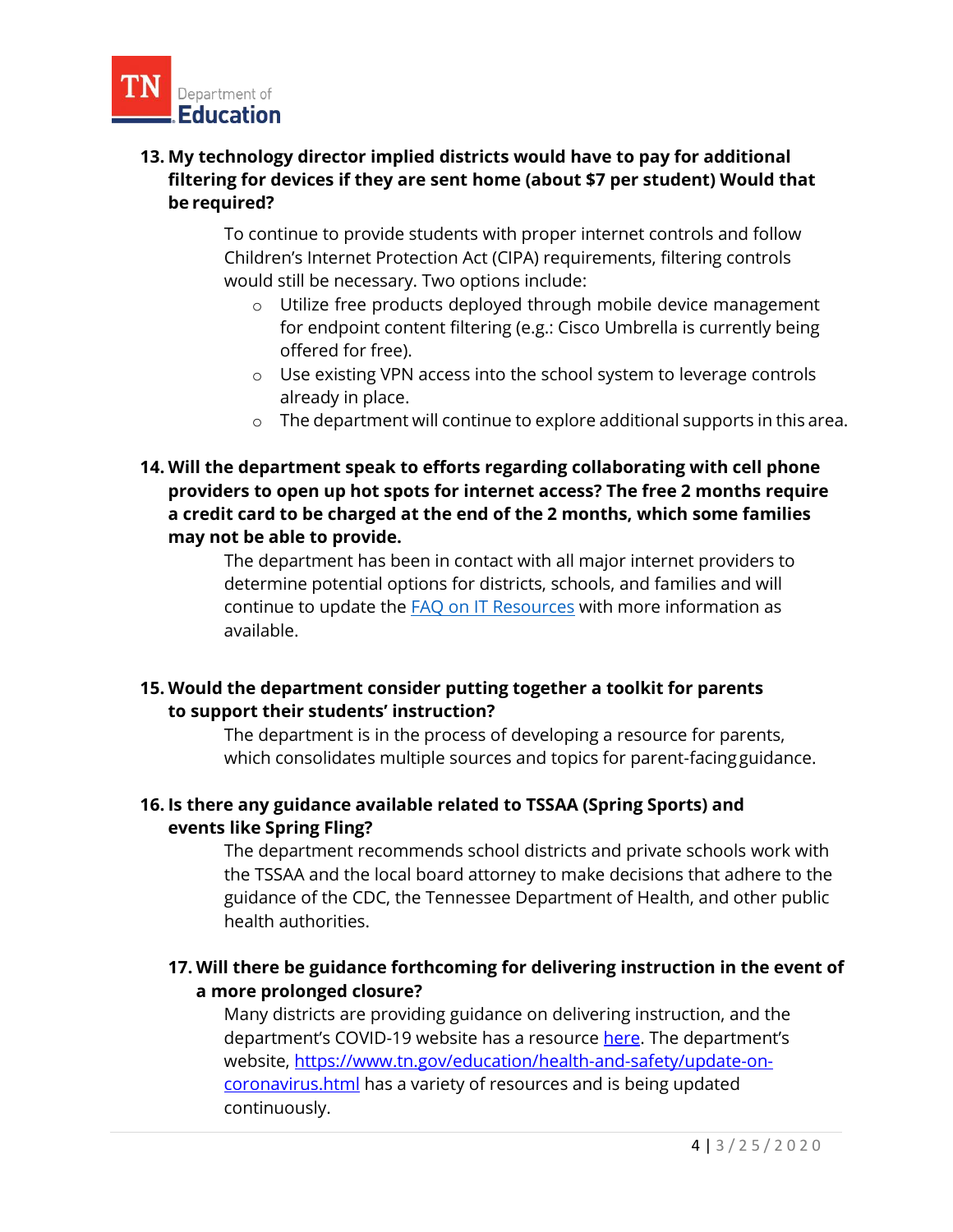

## **.Education** --**18. We have fewer than 50 students. Are we mandated to close due to these guidelines?**

 recommendation to close schools until the end of April, along with the No, you are not mandated to close by the Governor, but there is a strong guidance that groups of 10 or more people shouldn't gather. Please check the department's website daily for updates and further guidance: [https://www.tn.gov/education/health-and-safety/update-on-coronavirus.html.](https://www.tn.gov/education/health-and-safety/update-on-coronavirus.html)

 **19. Although we are not traditionally allowed to offer online education as a year, or will TN DOE waive the 180-day requirement? Category V school, under these conditions, are we allowed to provide class materials and instruction online to count as enrollment days if we have to close? If not, are these strictly days that must be made up at the end of the** 

check back each day for any updates. In particular, <u>here</u> is guidance on As a Category V school acknowledged for operation by the department, you should follow the guidance provided on the department's website [here,](https://www.tn.gov/education/health-and-safety/update-on-coronavirus.html) and continuity of instruction. Local Education Agencies (LEAs) or districts can request a waiver of the 180-day requirement, which would pertain to Category V schools. The department website contains all of the relevant information.

## **20. I noticed a number of new guidelines today. Do all these apply to Category 5 private schools, as well?**

guidelines provided on the department's COVID-19 <u>website</u>, as well as the Local As a Category 5 school acknowledged by the state, you should follow the Education Agency (LEA) or district that you fall under.

### **21. We have requested that all our schools close as soon as they are able until the end of April. To clarify, these closures should include daycare, correct?**

should close those as well. The department's COVID-19 <u>website</u> is being If you are receiving any state funding for daycare or Head Start, then yes, you updated daily, and you can check it for any guidance, though as an accrediting agency for Cat IV schools, you can provide your own guidance to the schools.